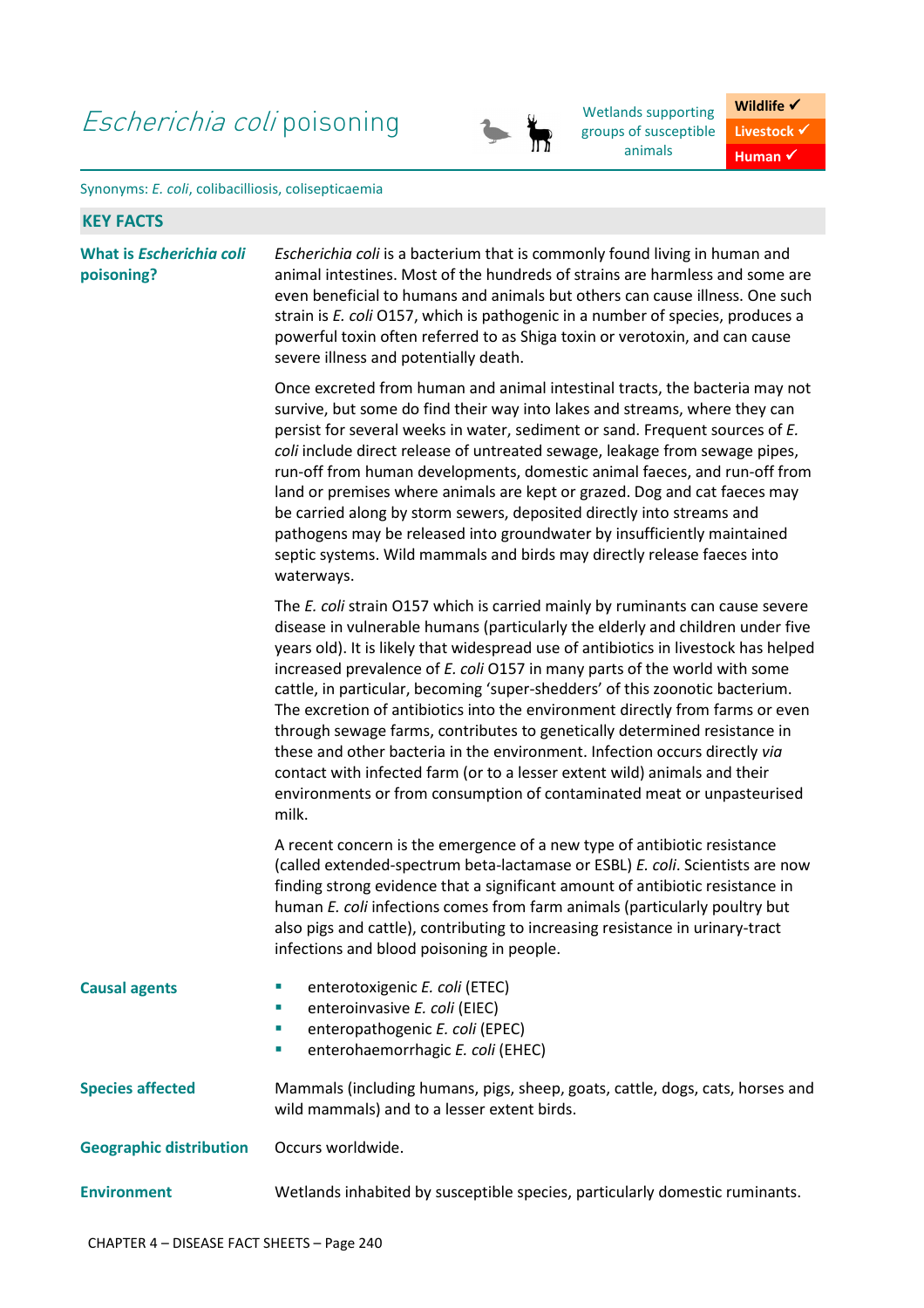## **TRANSMISSION AND SPREAD**

| Vector(s)                                            | E. coli is not vector-borne although some mechanical transfer from<br>contaminated areas is possible.                                                                                                                                                                                                                                                                                                     |
|------------------------------------------------------|-----------------------------------------------------------------------------------------------------------------------------------------------------------------------------------------------------------------------------------------------------------------------------------------------------------------------------------------------------------------------------------------------------------|
| <b>How is the disease</b><br>transmitted to animals? | Animals (livestock in particular) become infected with E. coli by exposure to<br>items including food, water and inanimate objects (fomites) contaminated<br>with faeces from which bacteria can be ingested. Susceptible animals include<br>those which are immunocompromised, stressed, young, old, breeding or with<br>associated environmental pressures.                                             |
| <b>How does the disease</b><br>animals?              | Animals can serve as carriers of the bacteria <i>i.e.</i> without the bacteria causing<br>spread between groups of illness. The bacteria can be found in sheep, pigs, deer, cattle, dogs, poultry<br>and other animals, although cattle are the main carriers. Infected animals, in<br>particular young animals, shed the bacteria in their faeces, thus leading to<br>exposure of other animals.         |
| <b>How is the disease</b><br>transmitted to humans?  | Most people are infected with E. coli from contaminated food (e.g.<br>undercooked ground beef) or unpasteurised milk or contact with animal<br>faeces from the environment. Animals do not have to be ill to transmit E. coli,<br>including E. coli O157, to humans.                                                                                                                                      |
| <b>IDENTIFICATION AND RESPONSE</b>                   |                                                                                                                                                                                                                                                                                                                                                                                                           |
| <b>Field signs</b>                                   | Signs of E. coli infection in animals may include watery or bloody diarrhoea,<br>fever and abdominal cramps, together with nausea and vomiting in animals<br>such as cats and dogs. Resulting illness may be mild or severe.                                                                                                                                                                              |
|                                                      | In humans, incubation period ranges from 1-8 days but the duration of the<br>illness is usually approximately 3-5 days. However, the bacteria can continue<br>to be passed in faeces for up to three weeks post infection. Symptoms vary<br>from mild to severe and include diarrhoea, vomiting, stomach-ache and fever.<br>In adults, for most strains, the infection clears on its own in about a week. |
| <b>Recommended action if</b><br>suspected            | Alert the relevant authorities of any suspected cases.                                                                                                                                                                                                                                                                                                                                                    |
| <b>Diagnosis</b>                                     | Many laboratory-based methods for detection of E. coli bacteria involve<br>collection of environmental or faecal samples and isolating the bacteria or<br>using polymerase chain reaction (PCR) methodologies to test water for<br>bacteria. The latter method is rapid and can differentiate between E. coli of<br>human and non-human sources.                                                          |
| PREVENTION AND CONTROL IN WETLANDS                   |                                                                                                                                                                                                                                                                                                                                                                                                           |
| <b>Environment</b>                                   | Following laboratory confirmation, a response system may be activated if                                                                                                                                                                                                                                                                                                                                  |

bacteria levels have risen to unacceptable limits based on bacterial water quality standards. Accepting that domestic ruminants pose the greatest risk of transmission of pathogenic strains of *E. coli*, **treatment wetland systems** can help treat water running off from agricultural premises and animal holdings.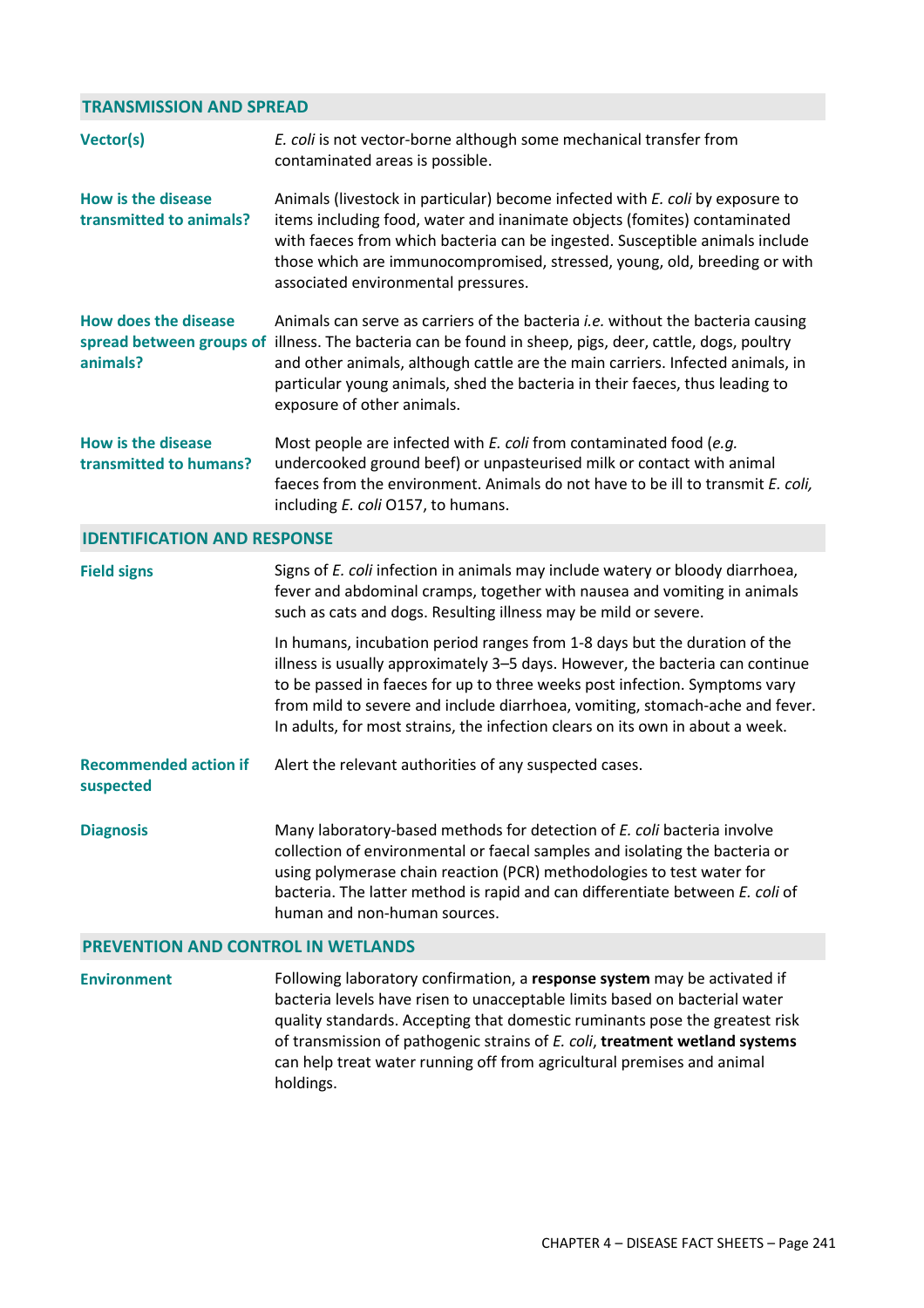

**Reedbed in Koshi Tapu Wildlife Reserve, Nepal. Natural or constructed treatment wetlands can significantly reduce bacterial contamination from livestock entering waterways (***WWT***).** 

| <b>Livestock</b>           | E. coli exposure can be limited in animals by preventing faecal contamination<br>of feed and water, thus reducing the opportunity for ingestion of the bacteria.                                                                                                                                                                                                                                                                                                                                                                                                                                                                                                          |
|----------------------------|---------------------------------------------------------------------------------------------------------------------------------------------------------------------------------------------------------------------------------------------------------------------------------------------------------------------------------------------------------------------------------------------------------------------------------------------------------------------------------------------------------------------------------------------------------------------------------------------------------------------------------------------------------------------------|
| <b>Wildlife</b>            | Similarly, E. coli exposure can be limited in wildlife by preventing faecal<br>contamination of wetlands, particularly by domestic ruminants, thus reducing<br>exposure to the bacteria. If appropriate, wildlife can be kept away from<br>possible sources of contamination e.g. by constructing physical barriers.<br>Wetland treatment systems can also be used to reduce the risk of infection<br>[Determinant]. Separating livestock from wildlife reduces risk to the latter.                                                                                                                                                                                       |
| <b>Humans</b>              | Reducing exposure to E. coli by preventing/reducing faecal contamination of<br>the environment including food and water plus hygiene control measures are<br>key to reducing risk to humans. Hands should be frequently washed with soap<br>after handling animals, or working in their environment, and disposable<br>gloves should be worn if in contact with sick animals.                                                                                                                                                                                                                                                                                             |
|                            | Medical attention should be sought for severe cases.                                                                                                                                                                                                                                                                                                                                                                                                                                                                                                                                                                                                                      |
| <b>IMPORTANCE</b>          |                                                                                                                                                                                                                                                                                                                                                                                                                                                                                                                                                                                                                                                                           |
| <b>Effect on wildlife</b>  | Wildlife in human agricultural landscapes, in particular species closely<br>associated with livestock pastures e.g. wild rabbits, scavenging and feral<br>species, have been shown to be infected, albeit at low levels, with E. coli<br>O157 and in certain circumstances can act as a reservoir for E. coli O157.<br>Wildlife populations may be in danger of fatalities or morbidity particularly if<br>there are con-current infections or other stressors present. This is a problem<br>of developed intensive agricultural systems and there is no evidence of<br>widespread infection from extensive rangeland systems and natural<br>environments.                |
| <b>Effect on livestock</b> | Whilst domestic mammals generally only serve as carriers (or reservoirs) of<br>the bacteria, some strains of E. coli do cause illness. For example, E. coli can<br>cause illness in domestic animals either as a primary pathogen (diarrhoea in<br>young pigs) or in association with other disease such as coronaviruses in<br>cattle. E. coli mastitis in dairy cows can be very severe and potentially fatal,<br>and adult pigs and cattle can be affected by urinary tract and other infections<br>caused by pathogenic E. coli. Colibacillosis in pigeons and poultry is usually<br>secondary to stress or con-current viral infection. E. coli in poultry can cause |